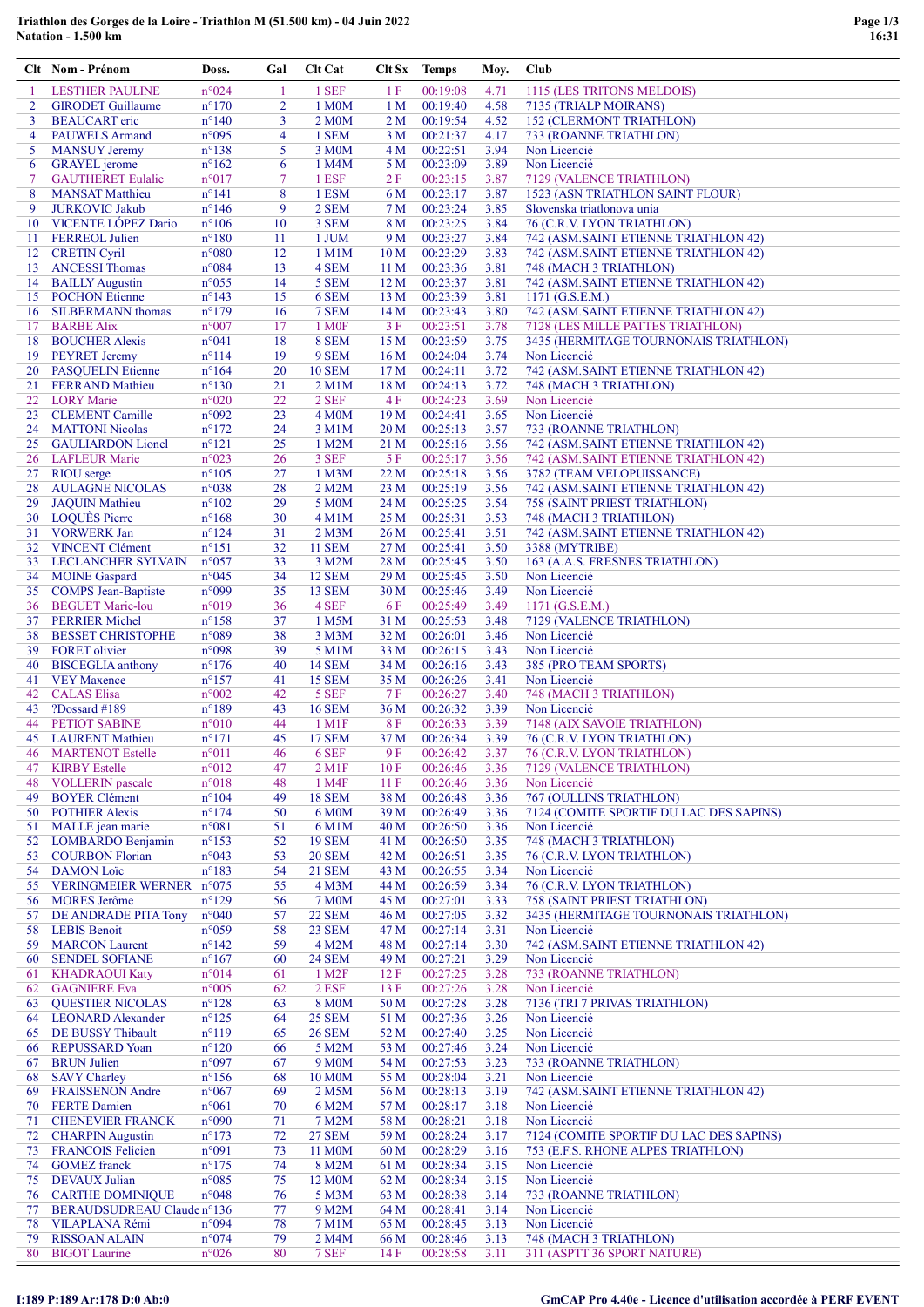## Triathlon des Gorges de la Loire - Triathlon M (51.500 km) - 04 Juin 2022<br>Natation - 1.500 km

|     | Clt Nom - Prénom                         | Doss.                            | Gal        | <b>Clt Cat</b>                |                                      | Clt Sx Temps         | Moy. | Club                                                      |
|-----|------------------------------------------|----------------------------------|------------|-------------------------------|--------------------------------------|----------------------|------|-----------------------------------------------------------|
| 81  | <b>BARON</b> Mael                        | $n^{\circ}150$                   | 81         | <b>28 SEM</b>                 | 67 M                                 | 00:28:58             | 3.11 | Non Licencié                                              |
| 82  | <b>FERT</b> Anton                        | $n^{\circ}100$                   | 82         | <b>29 SEM</b>                 | 68 M                                 | 00:28:59             | 3.11 | 9112 (MASSILIA TRIATHLON)                                 |
| 83  | <b>CUERQ YANNICK</b>                     | n°096                            | 83         | 10 M2M                        | 69 M                                 | 00:29:01             | 3.10 | Non Licencié                                              |
| 84  | <b>VEROTS Nicolas</b>                    | $n^{\circ}184$                   | 84         | 8 M1M                         | 70 M                                 | 00:29:08             | 3.09 | 742 (ASM.SAINT ETIENNE TRIATHLON 42)                      |
| 85  | <b>ABRIAL</b> xavier                     | $n^{\circ}132$                   | 85         | 11 M2M                        | 71 M                                 | 00:29:12             | 3.08 | 152 (TRYSSINGEAUX)                                        |
| 86  | ALLAMAND Léon                            | n°030                            | 86         | <b>30 SEM</b>                 | 72 M                                 | 00:29:20             | 3.07 | Non Licencié                                              |
| 87  | <b>DOURS</b> Claude                      | $n^{\circ}159$                   | 87         | 3 M5M                         | 73 M                                 | 00:29:21             | 3.07 | 7129 (VALENCE TRIATHLON)                                  |
| 88  | <b>METAIS</b> Maxime                     | n°077                            | 88         | <b>31 SEM</b>                 | 74 M                                 | 00:29:22             | 3.07 | Non Licencié                                              |
| 89  | <b>GOUTEYRON Alison</b>                  | $n^{\circ}008$                   | 89         | 8 SEF                         | 15F                                  | 00:29:32             | 3.05 | 7172 (MONTBRISON TRIATHLON)                               |
| 90  | <b>HOUDU</b> eric                        | $n^{\circ}063$                   | 90         | 6 M3M                         | 75 M                                 | 00:29:33             | 3.05 | 716 (TRIATHLON CLUB DES MONTS DU LYONNAIS)                |
| 91  | <b>COMTE LOIC</b>                        | n°073                            | 91         | 9 M1M                         | 76 M                                 | 00:29:35             | 3.04 | 748 (MACH 3 TRIATHLON)                                    |
| 92  | <b>PELLICER Pierre</b>                   | $n^{\circ}178$                   | 92         | 10 M1M                        | 77 M                                 | 00:29:37             | 3.04 | Non Licencié                                              |
| 93  | <b>PEYRET Maxime</b>                     | $n^{\circ}112$                   | 93         | 32 SEM                        | 78 M                                 | 00:29:39             | 3.04 | Non Licencié                                              |
| 94  | <b>GIRAUD Mathilde</b>                   | n°027                            | 94         | 2 M <sub>OF</sub>             | 16F                                  | 00:29:44             | 3.03 | 742 (ASM.SAINT ETIENNE TRIATHLON 42)                      |
| 95  | <b>MIEGE Mathieu</b>                     | $n^{\circ}152$                   | 95         | 11 M1M                        | 79 M                                 | 00:29:47             | 3.02 | 7126 (TARARE TRIATHLON)                                   |
| 96  | <b>BOULLOUD Patrice</b>                  | $n^{\circ}182$                   | 96         | 12 M2M                        | 80 M                                 | 00:29:48             | 3.02 | Non Licencié                                              |
|     | 97 VAUQUELIN NICOLAS                     | n°078                            | 97         | 13 M <sub>0</sub> M           | 81 M                                 | 00:29:57             | 3.01 | 742 (ASM.SAINT ETIENNE TRIATHLON 42)                      |
| 98  | <b>DUPIN Alban</b><br>99 GOMES Alexandre | $n^{\circ}108$<br>$n^{\circ}123$ | 98<br>99   | 13 M2M<br>14 M <sub>0</sub> M | 82 M<br>83 M                         | 00:30:02<br>00:30:03 |      | 30:02/1(Non Licencié<br>30:02/1(Non Licencié              |
|     | 100 BADEL Guillaume                      | $n^{\circ}046$                   | 100        | 12 M1M                        | 84 M                                 | 00:30:08             |      | 30:07/1(Non Licencié                                      |
|     | 101 ZAPOTOCZNY Yohann                    | n°086                            | 101        | 15 M0M                        | 85 M                                 | 00:30:10             |      | 30:09/1(733 (ROANNE TRIATHLON)                            |
|     | 102 ALBERIC BOITREL                      | $n^{\circ}185$                   | 102        | 14 M2M                        | 86 M                                 | 00:30:13             |      | 30:13/1(Non Licencié                                      |
|     | 103 MARCHAND MICHEL                      | n°083                            | 103        | 7 M3M                         | 87 M                                 | 00:30:20             |      | 30:20/1(Non Licencié                                      |
|     | 104 LEMARQUAND Yann                      | n°087                            | 104        | 33 SEM                        | 88 M                                 | 00:30:27             |      | 30:27/1(714 (LES ALLIGATORS ANNECY TRIATHLON)             |
|     | 105 GONZALEZ lucia                       | n°016                            | 105        | 9 SEF                         | 17F                                  | 00:30:29             |      | 30:28/1(Non Licencié                                      |
|     | 106 FRIES Maxime                         | $n^{\circ}165$                   | 106        | <b>34 SEM</b>                 | 89 M                                 | 00:30:36             |      | 30:35/1(Non Licencié                                      |
|     | 107 FAURE ANTONY                         | $n^{\circ}$ 145                  | 107        | 13 M1M                        | 90 M                                 | 00:30:38             |      | 30:37/1(Non Licencié                                      |
|     | 108 DORAT MAXIME                         | $n^{\circ}133$                   | 108        | <b>35 SEM</b>                 | 91 M                                 | 00:30:38             |      | 30:38/1(Non Licencié                                      |
|     | 109 BENOIST Charles                      | n°039                            | 109        | <b>36 SEM</b>                 | 92 M                                 | 00:30:40             |      | 30:40/1(1137 (ATHLETIC CLUB BOULOGNE BILLANCOURT)         |
|     | 110 ETIENNE Pierre                       | n°051                            | 110        | <b>37 SEM</b>                 | 93 M                                 | 00:30:42             |      | 30:41/1(76 (C.R.V. LYON TRIATHLON)                        |
|     | 111 ARNAUD Florent                       | $n^{\circ}181$                   | 111        | <b>38 SEM</b>                 | 94 M                                 | 00:30:43             |      | 30:42/1(7172 (MONTBRISON TRIATHLON)                       |
|     | 112 BERGERET Jeremy                      | $n^{\circ}035$                   | 112        | <b>39 SEM</b>                 | 95 M                                 | 00:30:44             |      | 30:44/1(Non Licencié                                      |
|     | 113 EL KHOURY Pascal                     | $n^{\circ}117$                   | 113        | 40 SEM                        | 96 M                                 | 00:30:46             |      | 30:45/1(Non Licencié                                      |
|     | 114 BOUCHET Benjamin                     | $n^{\circ}062$                   | 114        | 41 SEM                        | 97 M                                 | 00:30:51             |      | 30:51/1(Non Licencié                                      |
|     | 115 BREUIL Sébastien                     | n°070                            | 115        | 15 M2M                        | 98 M                                 | 00:30:52             |      | 30:52/1(Non Licencié                                      |
|     | 116 BRUYAT Mathis                        | $n^{\circ}$ 135                  | 116        | 42 SEM                        | 99 M                                 | 00:30:52             |      | 30:52/1(Non Licencié                                      |
|     | 117 BAY Pauline                          | $n^{\circ}021$                   | 117        | <b>10 SEF</b>                 | 18F                                  | 00:30:55             |      | 30:55/1(Non Licencié                                      |
|     | 118 BENEZIT. PHILIPPE                    | $n^{\circ}126$                   | 118        | 3 M4M                         | 100 <sub>M</sub>                     | 00:30:57             |      | 30:56/1(152 (TRYSSINGEAUX)                                |
|     | 119 LE MAT Franck                        | $n^{\circ}131$                   | 119        | 43 SEM                        | 101 M                                | 00:30:58             |      | 30:57/1(Non Licencié                                      |
|     | 120 TONON Alberto                        | $n^{\circ}137$                   | 120        | 44 SEM                        | 102 M                                | 00:31:00             |      | 30:59/1(Non Licencié                                      |
|     | 121 LE MAT Yann<br>122 SEVESTRE Alexis   | $n^{\circ}107$<br>n°042          | 121<br>122 | 45 SEM<br><b>46 SEM</b>       | 103 <sub>M</sub><br>104 <sub>M</sub> | 00:31:02<br>00:31:03 |      | 31:01/1(Non Licencié<br>31:03/1(Non Licencié              |
|     | 123 GUINAND Eric                         | $n^{\circ}$ 144                  | 123        | 47 SEM                        | 105 <sub>M</sub>                     | 00:31:05             |      | 31:05/1(7171 (C.N.S.C. TRIATHLON)                         |
|     | 124 LAVAL Yves                           | $n^{\circ}188$                   | 124        | 1 M7M                         | 106 <sub>M</sub>                     | 00:31:14             |      | 31:14/1(ATOUTSPORT St Jean Bonnefonds                     |
|     | 125 JACQUEMOND Antoine                   | n°071                            | 125        | 8 M3M                         | 107 M                                | 00:31:15             |      | 31:14/1(Non Licencié                                      |
|     | 126 D'ALIGNY Alexandre                   | $n^{\circ}068$                   | 126        | 48 SEM                        | 108 <sub>M</sub>                     | 00:31:15             |      | 31:15/1(Non Licencié                                      |
|     | 127 NAVARRO Jordan                       | $n^{\circ}103$                   | 127        | 14 M1M                        | 109 <sub>M</sub>                     | 00:31:20             |      | 31:20/1(Non Licencié                                      |
|     | 128 MENDEZ Sylvain                       | $n^{\circ}$ 155                  | 128        | 15 M1M                        | 110 <sub>M</sub>                     | 00:31:29             |      | 31:28/1(Non Licencié                                      |
|     | 129 SIVARD Baptiste                      | n°053                            | 129        | 49 SEM                        | 111 <sub>M</sub>                     | 00:31:39             |      | 31:39/1(Non Licencié                                      |
|     | 130 BENOIST Eric                         | $n^{\circ}064$                   | 130        | 9 M3M                         | 112M                                 | 00:31:47             |      | 31:46/1(716 (TRIATHLON CLUB DES MONTS DU LYONNAIS)        |
|     | 131 MOREL Solenne                        | n°003                            | 131        | <b>11 SEF</b>                 | 19F                                  | 00:31:53             |      | 31:52/1(Non Licencié                                      |
|     | 132 ARNOULT FLORENCE                     | n°004                            | 132        | 2 M4F                         | 20 F                                 | 00:32:00             |      | 31:59/1(163 (A.A.S. FRESNES TRIATHLON)                    |
|     | 133 LAVOISIER Matthias                   | $n^{\circ}149$                   | 133        | <b>50 SEM</b>                 | 113 M                                | 00:32:07             |      | 32:06/1(767 (OULLINS TRIATHLON)                           |
|     | <b>134 LEVEQUE FABIENNE</b>              | $n^{\circ}006$                   | 134        | 3 M4F                         | 21 F                                 | 00:32:11             |      | 32:11/1(748 (MACH 3 TRIATHLON)                            |
|     | 135 BRUNEL Robin                         | $n^{\circ}$ 134                  | 135        | 51 SEM                        | 114M                                 | 00:32:19             |      | 32:18/1(Non Licencié                                      |
|     | 136 COTTE Jean Philippe                  | $n^{\circ}076$                   | 136        | 10 M3M                        | 115 M                                | 00:32:30             |      | 32:30/1(733 (ROANNE TRIATHLON)                            |
|     | 137 COTTE Thierry                        | n°093                            | 137        | 4 M4M                         | 116M                                 | 00:32:50             |      | 32:49/1(Non Licencié                                      |
|     | 138 MARCONNET Alain                      | $n^{\circ}109$                   | 138        | 11 M3M                        | 117 <sub>M</sub>                     | 00:32:55             |      | 32:55/1(152 (TRYSSINGEAUX)                                |
|     | 139 MOUTON Sébastien<br>140 NOYON CYRIL  | $n^{\circ}111$<br>$n^{\circ}056$ | 139<br>140 | 16 M2M<br>16 M1M              | 118 M<br>119 M                       | 00:32:57<br>00:33:00 |      | 32:56/1(Non Licencié<br>32:59/1(Non Licencié              |
|     | 141 PERARD pierre                        | $n^{\circ}101$                   | 141        | 17 M2M                        | 120 <sub>M</sub>                     | 00:33:01             |      | 33:00/1(Non Licencié                                      |
|     | 142 DUMONT Geoffroy                      | n°052                            | 142        | <b>52 SEM</b>                 | 121 M                                | 00:33:02             |      | 33:02/1(76 (C.R.V. LYON TRIATHLON)                        |
|     | 143 CAZAL Chloe                          | n°013                            | 143        | <b>12 SEF</b>                 | 22 F                                 | 00:33:11             |      | 33:10/1(742 (ASM.SAINT ETIENNE TRIATHLON 42)              |
|     | 144 RONSIN Xavier                        | n°054                            | 144        | 17 M1M                        | 122 M                                | 00:33:13             |      | 33:12/1(Non Licencié                                      |
|     | 145 PETITPIERRE EDOUARD                  | $n^{\circ}072$                   | 145        | <b>53 SEM</b>                 | 123 M                                | 00:33:22             |      | 33:21/1(Non Licencié                                      |
|     | 146 CHAIZE BENOIT                        | $n^{\circ}118$                   | 146        | 16 M <sub>0</sub> M           | 124 M                                | 00:33:30             |      | 33:29/1(Non Licencié                                      |
|     | 147 BEAUMEL Bruno                        | $n^{\circ}028$                   | 147        | 18 M1M                        | 125 M                                | 00:33:39             |      | 33:38/1(Non Licencié                                      |
|     | 148 MAGOT Carole                         | $n^{\circ}001$                   | 148        | <b>13 SEF</b>                 | 23 F                                 | 00:33:40             |      | 33:40/1(1137 (ATHLETIC CLUB BOULOGNE BILLANCOURT)         |
|     | 149 MORELL arnaud                        | n°033                            | 149        | 17 M <sub>0</sub> M           | 126 <sub>M</sub>                     | 00:33:41             |      | 33:40/1(Non Licencié                                      |
|     | 150 BAGORY Damien                        | $n^{\circ}036$                   | 150        | <b>54 SEM</b>                 | 127 M                                | 00:33:45             |      | 33:44/1(Non Licencié                                      |
| 151 | <b>MOUNDY</b> david                      | $n^{\circ}$ 148                  | 151        | 18 M2M                        | 128 M                                | 00:34:08             |      | 34:08/1(Non Licencié                                      |
|     | 152 MIORIN David                         | $n^{\circ}163$                   | 152        | <b>55 SEM</b>                 | 129 M                                | 00:34:13             |      | 34:12/1(Non Licencié                                      |
|     | 153 LANA paul                            | $n^{\circ}113$                   | 153        | 19 M1M                        | 130 M                                | 00:34:33             |      | 34:32/1(Non Licencié                                      |
|     | 154 GOUTHERAUD Jeremie                   | $n^{\circ}065$                   | 154        | 18 M <sub>0</sub> M           | 131 M                                | 00:34:37             |      | 34:37/1(Non Licencié                                      |
|     | 155 TERRADE Louis-Pierre                 | $n^{\circ}058$                   | 155        | <b>56 SEM</b>                 | 132 M                                | 00:34:43             |      | 34:43/1(Non Licencié                                      |
|     | 156 PHILIPPE pierre eric                 | $n^{\circ}161$                   | 156        | 19 M2M                        | 133 M                                | 00:34:46             |      | 34:46/1(Non Licencié                                      |
|     | 157 GACHON Yves                          | $n^{\circ}$ 147                  | 157        | 12 M3M                        | 134 M                                | 00:34:51             |      | 34:51/1(742 (ASM.SAINT ETIENNE TRIATHLON 42)              |
|     | 158 MACHADO Thales                       | $n^{\circ}110$                   | 158        | <b>57 SEM</b>                 | 135 M                                | 00:35:19             |      | 35:19/1(Non Licencié                                      |
|     | 159 BERTOLO Cyrille<br>160 ROMAIN Marine | $n^{\circ}160$<br>$n^{\circ}009$ | 159<br>160 | 20 M1M<br>$14$ SFF            | 136 M<br>24 F                        | 00:35:27<br>00.36.10 |      | 35:26/1(748 (MACH 3 TRIATHLON)<br>$36:09/1$ (Non Licencié |